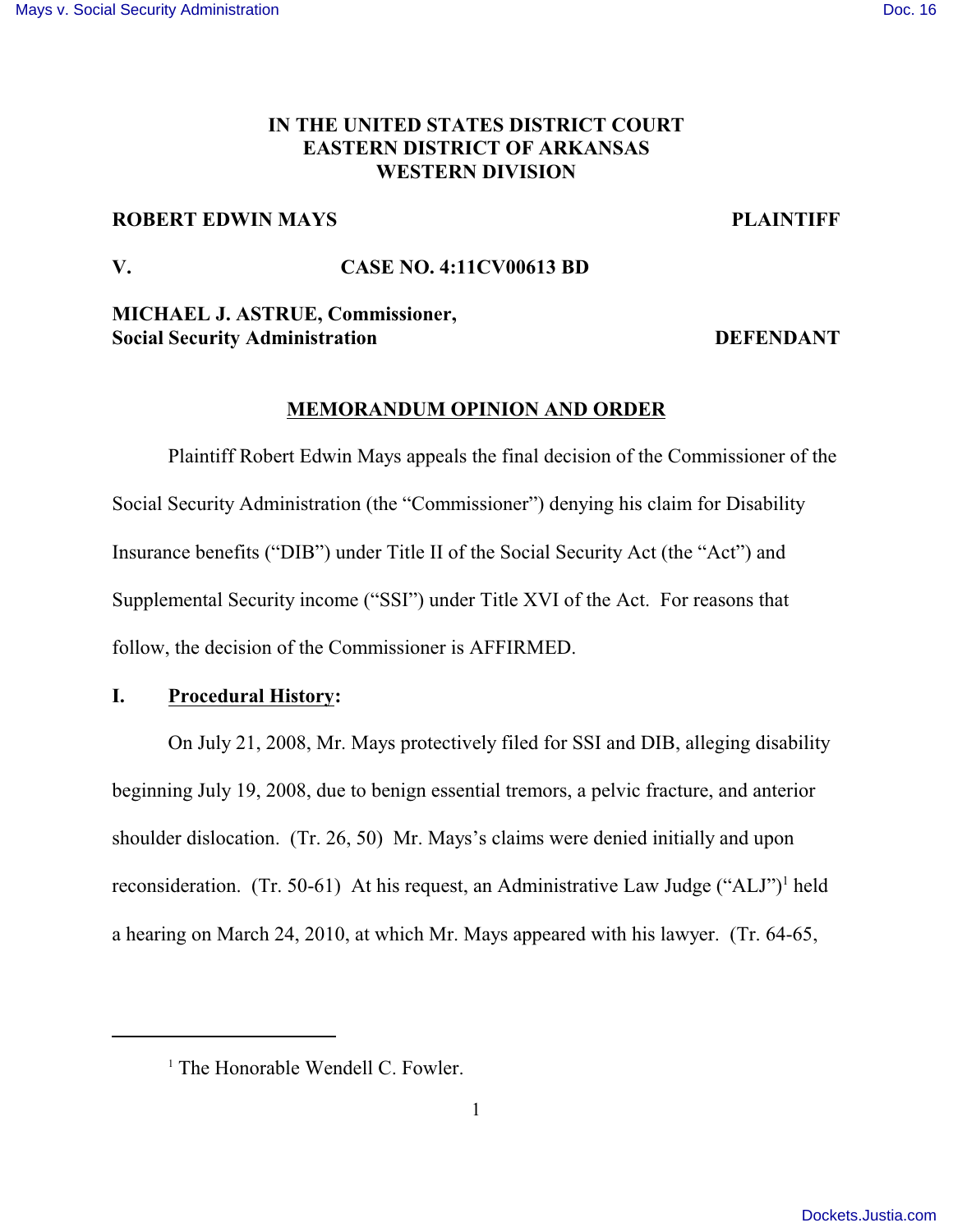22) At the hearing, the ALJ heard testimony from Mr. Mays and a vocational expert ("VE"). (Tr. 22-45)

The ALJ issued a decision on June 14, 2010, finding that Mr. Mays was not disabled for purposes of the Act. (Tr. 16-27) On June 18, 2011, the Appeals Council denied Mr. Mays's request for review, making the ALJ's decision the Commissioner's final decision. (Tr. 1-5)

#### **II. Background:**

Mr. Mays was forty-five years old at the time of the hearing. (Tr. 26) He had attended school through the twelfth grade and had passed his General Educational Development test. (Tr. 26) He had worked as a truck driver, army technician, vehicle mechanic, and hazardous-material identifier and handler. (Tr. 27, 29) At the time of the hearing, he lived with his five-year-old daughter and fourteen-year-old son, who were in his custody.  $(Tr. 26, 38)$ 

Mr. Mays had a motorcycle accident in March, 2007. He was admitted to the hospital for several days and was diagnosed with a pelvic fracture, left shoulder dislocation, and history of alcohol abuse. (Tr. 166)

At the hearing, Mr. Mays testified to pain in his pelvic area, hips, back, shoulders and knee. (Tr. 35) He testified that he could stand for 10-15 minutes and could sit for 10 minutes at a time. (Tr. 36) He stated that he could sweep and do little things around the house. (Tr. 37)

2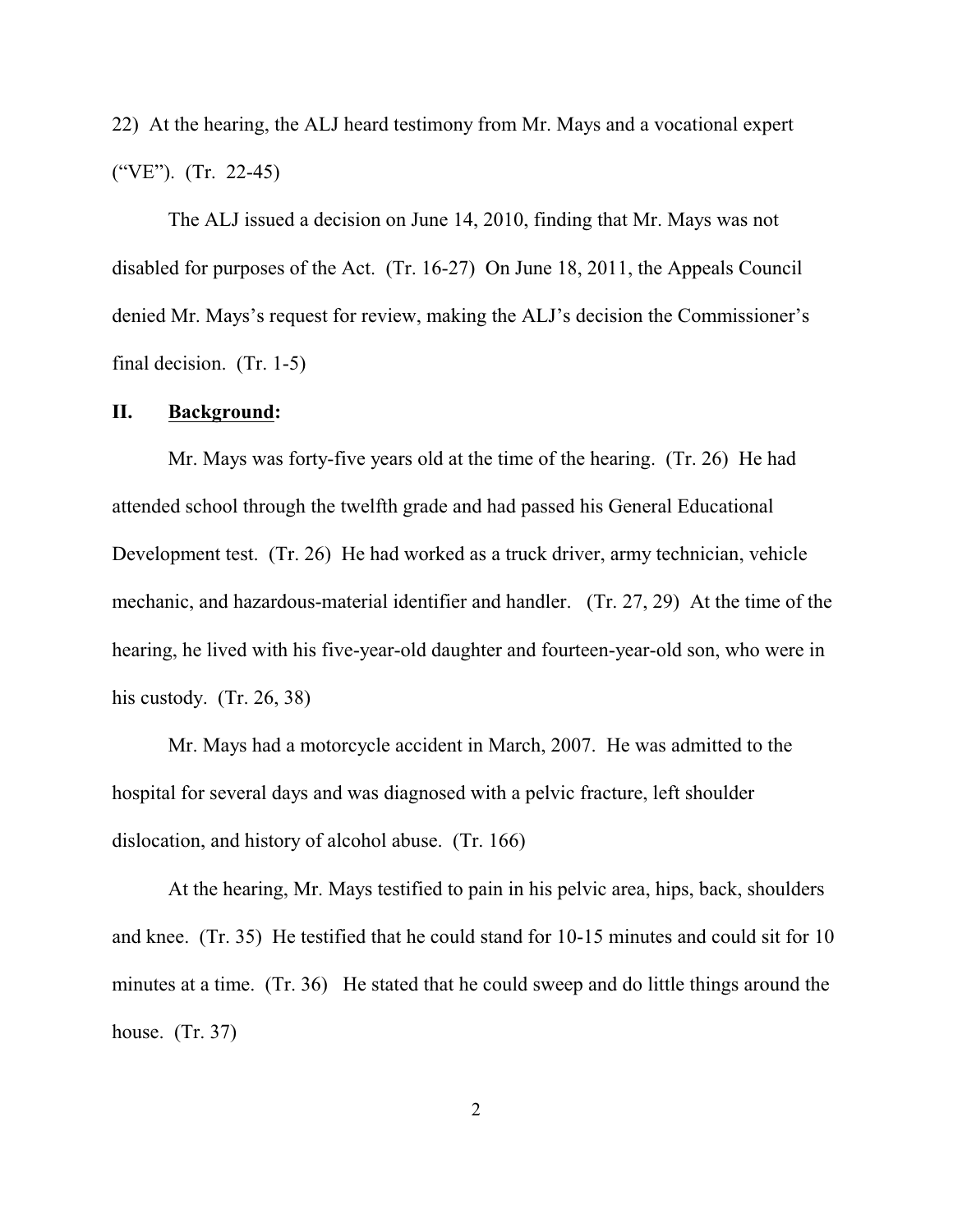#### **III. Decision of the Administrative Law Judge:**

The ALJ followed the required five-step sequence<sup>2</sup> to determine that Mr. Mays had not engaged in substantial gainful activity since his onset date and met insured status requirements through December 31, 2012. (Tr. 18) He found that Mr. Mays had the following severe impairments: history of motorcycle accident, left shoulder dislocation, and pelvic fractures. (Tr. 11) The ALJ found that Mr. Mays did not have an impairment or combination of impairments, however, that met or equaled an impairment listed in 20 C.F.R. Part 404, Subpart P, Appendix 1 (20 C.F.R. §§ 404.1520(d), 404.1525, 404.1526, 416.920(d), 416.925, 416.926). (Tr. 12)

The ALJ determined that Mr. Mays had the residual functional capacity to perform light work except he could not perform any overhead work and could not climb or squat.<sup>3</sup> (Tr. 12) The ALJ concluded that Mr. Mays could not perform his past relevant work. (Tr. 15) Relying on the testimony of the VE, he found, however, that Mr. Mays had the

<sup>&</sup>lt;sup>2</sup>When performing the five-step analysis, and ALJ determines: (1) whether the claimant was engaged in substantial gainful activity; (2) if not, whether the claimant had a severe impairment; (3) if so, whether the impairment (or combination of impairments) met or equaled a listed impairment; (4) if not, whether the impairment (or combination of impairments) prevented the claimant from performing past relevant work ; and (5) if so, whether the impairment (or combination of impairments) prevented the claimant from performing any other jobs available in significant numbers in the national economy. 20 C.F.R.  $\S$ § 404.1520(a)-(g) (2005), 416.920(a)-(g) (2005).

<sup>&</sup>lt;sup>3</sup> Light work "involves lifting no more than 20 pounds at a time with frequent lifting or carrying of objects weighing up to 10 pounds." 20 C.F.R. § 416.967(b).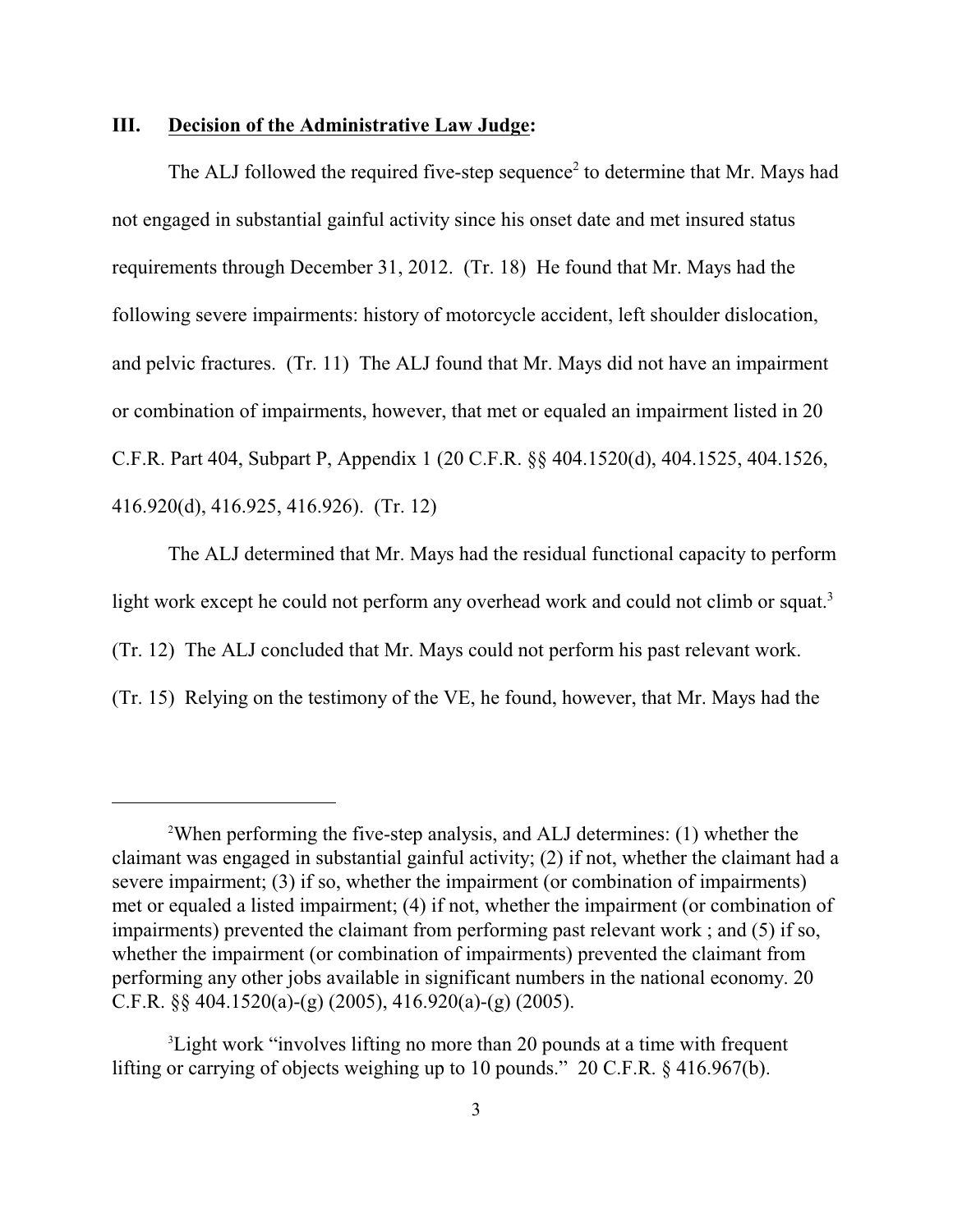residual functional capacity to perform jobs that exist in significant numbers in the national economy, including the job of office helper. (Tr. 16)

## **IV. Analysis:**

#### A. *Standard of Review*

In reviewing the Commissioner's decision, this Court must determine whether there is substantial evidence in the record as a whole to support the decision. *Boettcher v. Astrue*, 652 F.3d 860, 863 (8th Cir. 2011); 42 U.S.C. § 405(g). Substantial evidence is "less than a preponderance, but sufficient for reasonable minds to find it adequate to support the decision." *Id*. (citing *Guilliams v. Barnhart*, 393 F.3d 798, 801 (8th Cir. 2005)).

In reviewing the record as a whole, the Court must consider both evidence that detracts from the Commissioner's decision and evidence that supports the decision; but, the decision cannot be reversed, "simply because some evidence may support the opposite conclusion." *Id*. (citing *Pelkey v. Barnhart*, 433 F.3d 575, 578 (8th Cir. 2006)).

B. *Treating Physician's Opinion*

Mr. Mays claims that the ALJ erred by rejecting the opinion of his treating physician in determining his physical limitations and instead relied on his own conclusions. (#10 at p. 5) A treating physician's opinion is given controlling weight if that opinion is well supported by medically acceptable clinical and laboratory diagnostic

4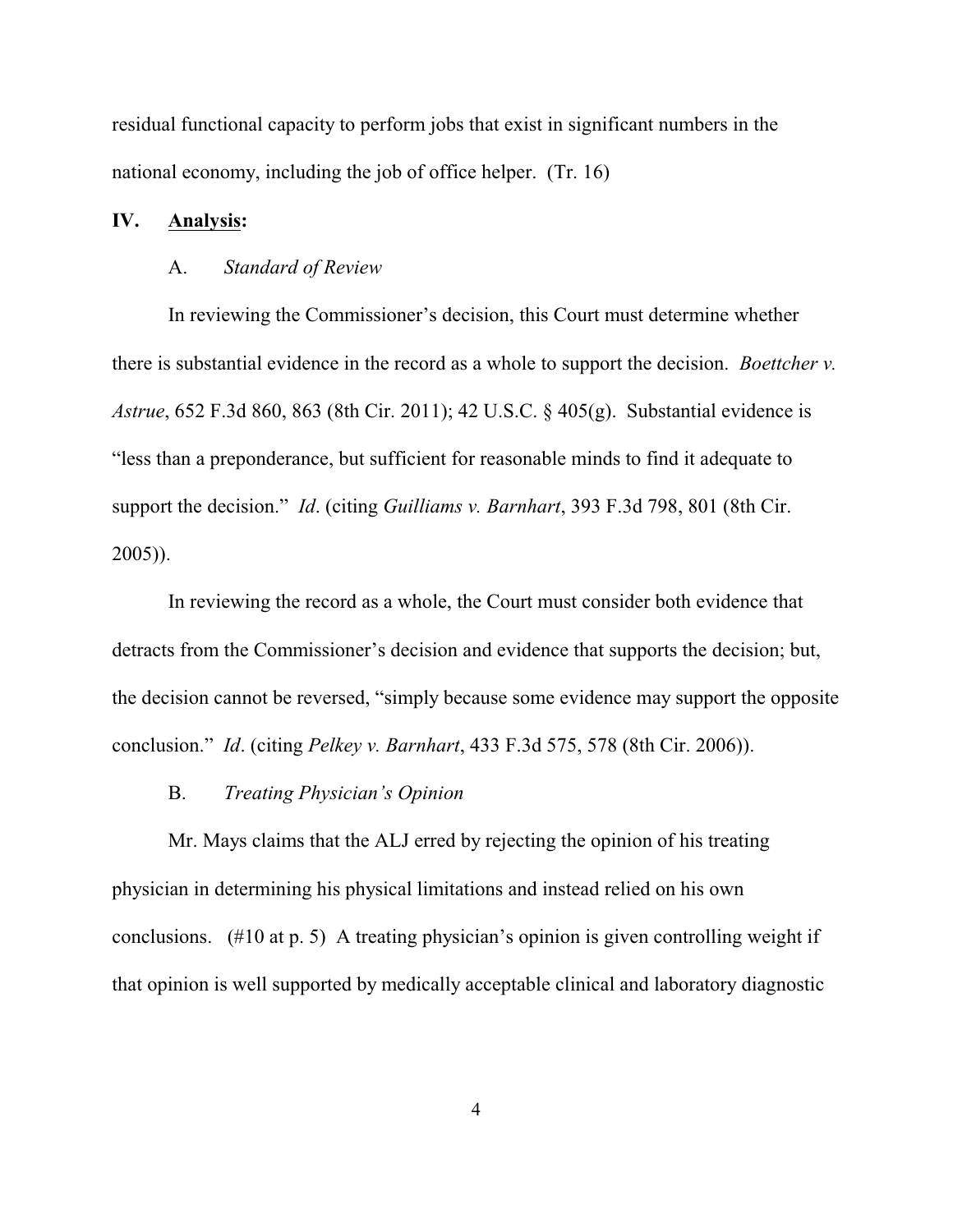techniques and is not inconsistent with the other substantial evidence in the record. *Ellis v. Barnhart*, 392 F.3d 988, 995 (8th Cir. 2005).

On March 20, 2008, Mr. Mays was examined by Johannes Gruenwald, M.D., his orthopaedic surgeon. Notes from the visit indicate that Dr. Gruenwald had not seen Mr. Mays in eight or nine months and that Mr. Mays had returned to Dr. Gruenwald to have disability paperwork completed for the National Guard. (Tr. 179)

At the visit, Mr. Mays reported that he was feeling better since his last visit, but was still having "some pain on some days, but he has learned to live with it." (Tr. 179) On physical examination, Dr. Gruenwald noted that Mr. Mays exhibited limitation on left upper extremity forward flexion and abduction. (Tr. 179) He had internal rotation to approximately L5, external rotation to about 30 degrees on the left, significant weakness of the left supraspinatus and subscapularis muscles on the push-off and drop-thumb test. Dr. Guenwald noted that Mr. Mays was neurovascularly intact distally to the left hand. (Tr. 179) He noted that Mr. Mays had done physical therapy but was not currently attending physical therapy. (Tr. 179) Dr. Gruenwald assessed that Mr. Mays had reached maximum medical improvement and instructed him to return to the clinic on an "as needed" basis. (Tr. 179)

The record includes a Physician's Recommendation completed by Dr. Gruenwald after his examination of Mr. Mays on March 20, 2008. (Tr. 171) In the recommendation, Dr. Gruenwald wrote that Mr. Mays was limited to lifting no more than twenty pounds,

5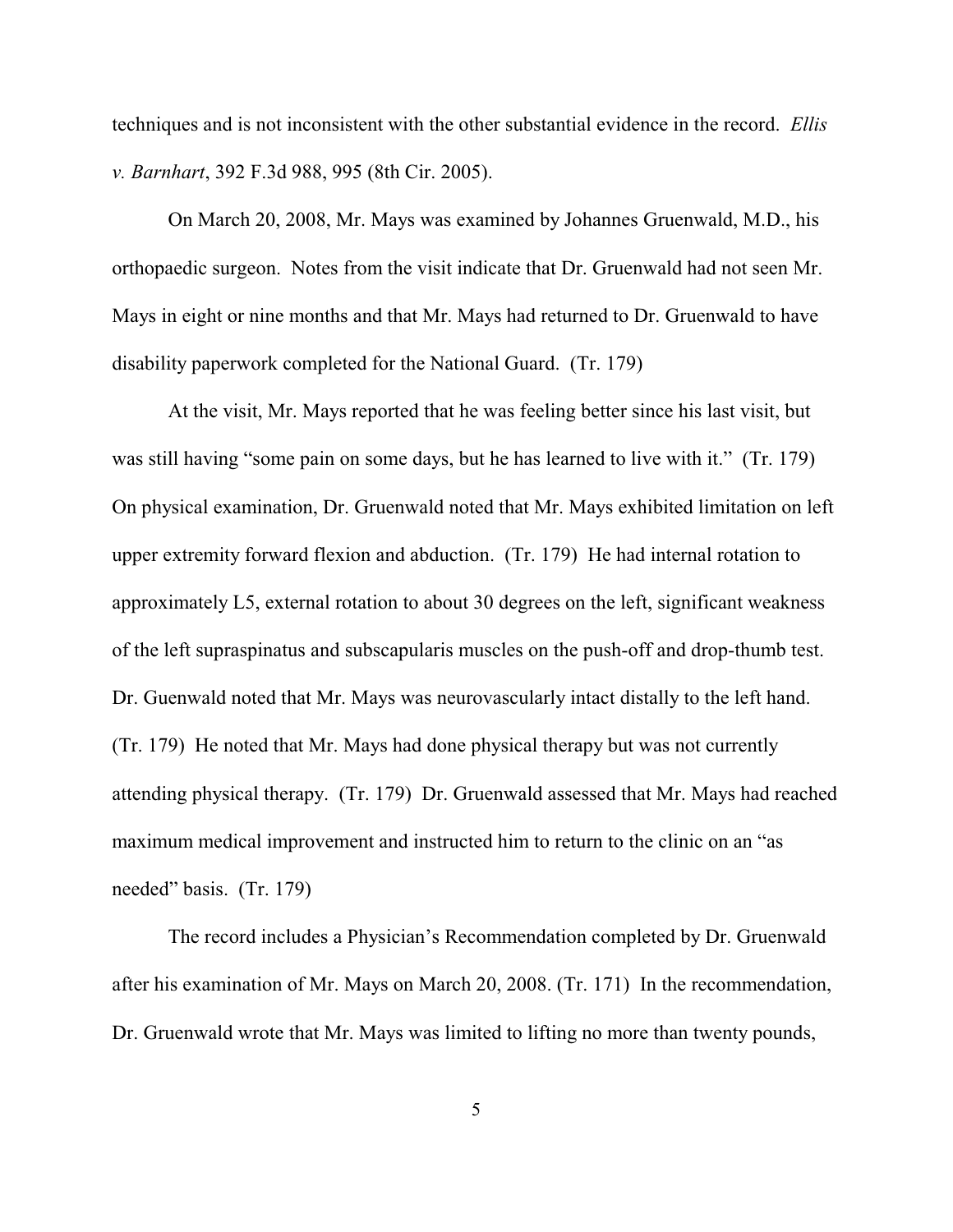could not engage in physical activity requiring sprints or in overhead activity. (Tr. 171) He noted that Mr. Mays could not run but could do a 2.5 mile walk. (Tr. 171) He stated that these limitations were permanent. (Tr. 171)

On May 30, 2007, Aniel House, M.D., Mr. Mays's primary care physician, wrote that Mr. Mays was making "good progress toward a complete recovery" from his motorcycle accident injuries, and that she expected him to return to limited-duty work on June 28, 2007. On November 12, 2007, Dr. House wrote a letter stating that Mr. Mays was fit for light duty. (Tr. 174) On February 20, 2008, Dr. House wrote a letter describing Mr. Mays's physical condition. She stated that his tremor was "stable" and that he continued to have some limitation of motion to his left shoulder, as well as pelvic discomfort. (Tr. 172)

Jim Takach, M.D., a state agency physician, reviewed Mr. Mays's medical records on August 12, 2008, and concluded that Mr. Mays could perform light work with the added restriction of no overhead pushing or pulling with his left upper extremity. (Tr. 185) On September 22, 2008, Bill F. Payne, M.D., also reviewed the medical evidence and agreed with Dr. Takach's assessment. (Tr. 194)

The ALJ did not err in his assessment of Dr. Gruenwald's opinion. He noted Dr. Gruenwald found that Mr. Mays had limited range of motion in his left shoulder, but also that he could perform what amounts to light work under the regulations. (Tr. 15) The ALJ accounted for the limited range of motion noted by Dr. Gruenwald by eliminating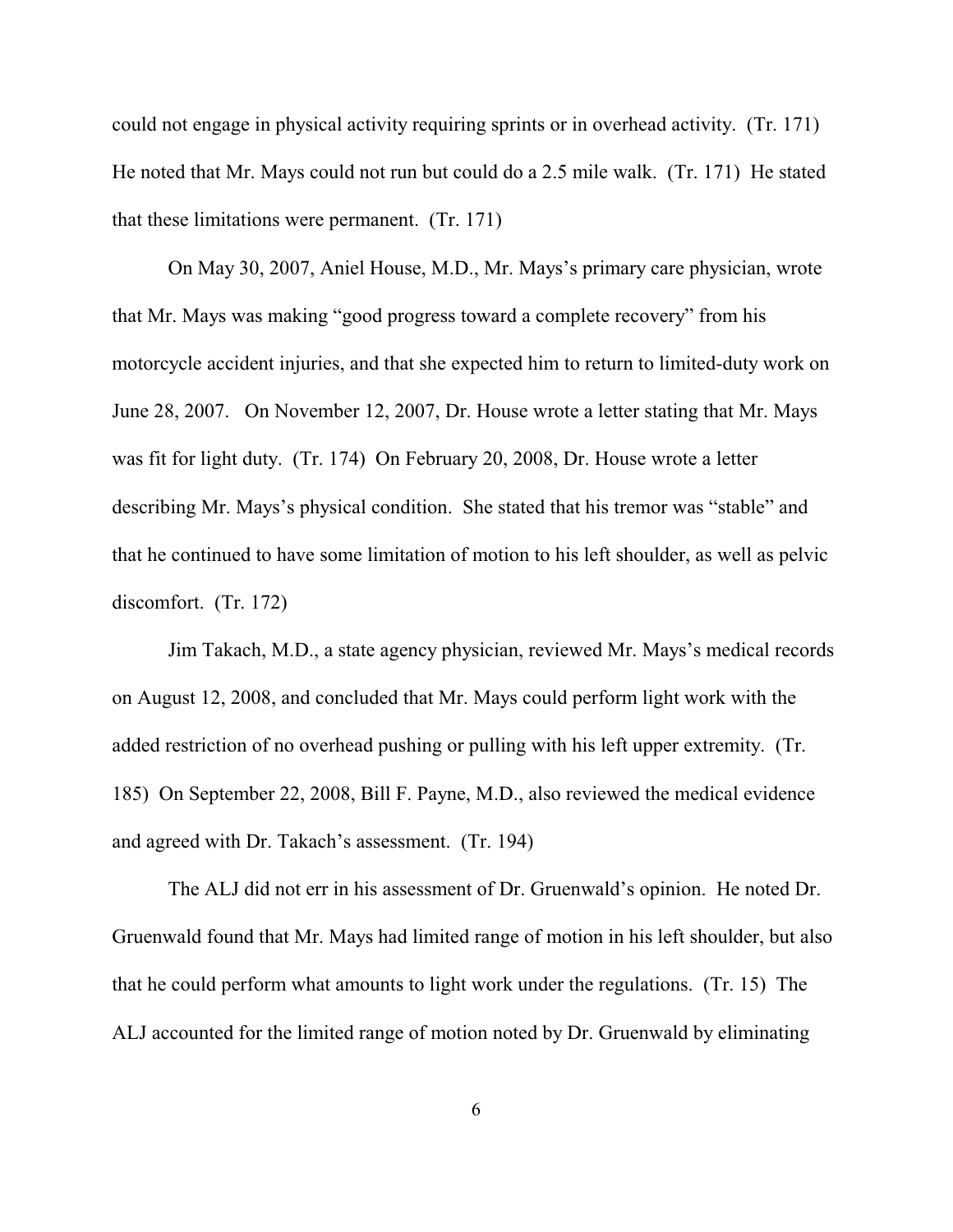any overhead work. The ALJ gave Dr. Gruenwald's opinion significant weight, and his opinion, along with the other evidence in the record, provides substantial evidence supporting the ALJ's residual functional capacity ("RFC") finding.<sup>4</sup>

## C. *Credibility*

Mr. Mays claims that the ALJ erred in his assessment of his credibility. When assessing credibility, an ALJ must consider a claimant's daily activities; duration, frequency, and intensity of pain; dosage, effectiveness and side effects of medication; precipitating and aggravating factors; and functional restrictions. *Medhaug v. Astrue*, 578 F.3d 805, 816 (8th Cir. 2009) (citing *Polaski v. Heckler*, 739 F.2d 1320, 1322 (8th Cir. 1984)). Other factors to be considered are the claimant's work history and whether there is objective medical evidence to support the claimant's subjective complaints. *Mouser v. Astrue*, 545 F.3d 634, 638 (8th Cir. 2008). An ALJ may not ignore a claimant's subjective complaints, however, solely because they are not supported by objective medical evidence. *Id*.

An ALJ is not required to discuss each *Polaski* factor as long as he or she acknowledges and considers the relevant factors before discounting a claimant's

<sup>&</sup>lt;sup>4</sup> Mr. Mays suggests that if the ALJ thought the record was incomplete, he should have sought an opinion from the treating physicians. There is no indication, however, that the ALJ thought the record was incomplete, and an ALJ is required to recontact a treating physician only when the evidence is inadequate to determine whether the claimant is disabled. 20 C.F.R. §§ 404.1512(e). Mr. Mays even agrees that seeking additional opinion from the treating physicians was not necessary in this case. (#10 at p. 12)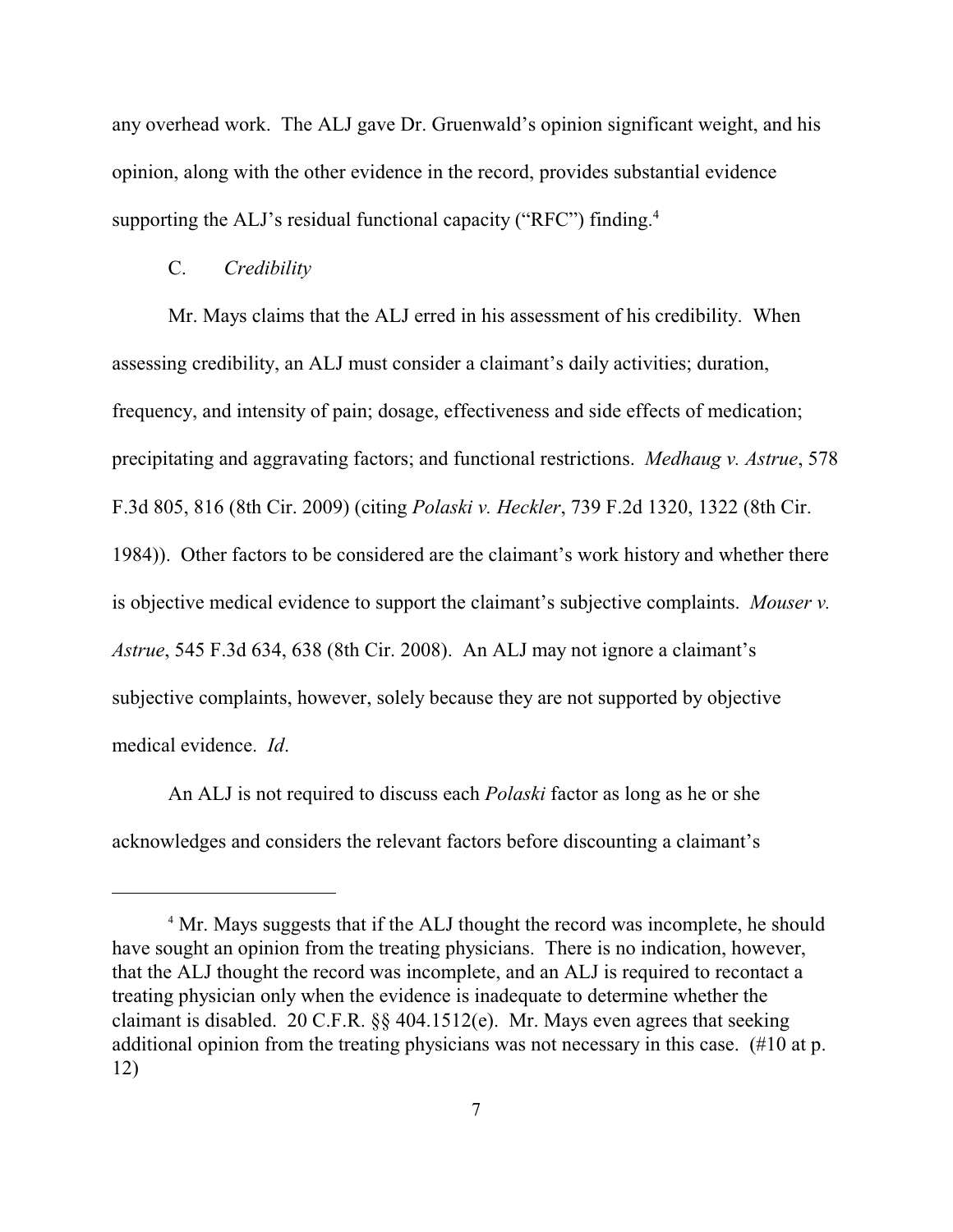subjective complaints. *Moore v. Astrue*, 572 F.3d 520, 524 (8th Cir. 2009). So long as the ALJ "explicitly discredits a claimant's testimony and gives a good reason for doing so," the court should defer to the ALJ's credibility determination in assessing complaints of disabling pain. *Wildman v. Astrue*, 596 F.3d 959, 968 (8th Cir. 2010) (quotation and citation omitted).

Here, the ALJ evaluated Mr. Mays's subjective allegations under the guidelines set forth in *Polaski*, Social Security Ruling 96-7p, and other relevant authority. The ALJ found that Mr. Mays's statements concerning the intensity, persistence, and limiting effects of his symptoms were not credible to the extent that they were inconsistent with the RFC. (Tr. 14-15)

In making this determination, the ALJ first considered the medication that Mr. Mays took, Tramadol. The ALJ noted that Mr. Mays testified that the medication made his pain tolerable, but had the side-effect of making him feel "weird." See *Schultz v. Astrue*, 479 F.3d 979, 983 (8th Cir. 2007) (when an impairment can be controlled by treatment, it cannot be considered disabling). Mr. Mays also testified that medication more or less controlled his tremors. (Tr. 37)

Next, the ALJ noted that Mr. Mays testified that his activities of daily living included some housework, taking care of his two children, and occasionally grocery shopping when he was not medicated. He also noted that in an Adult Function Report, Mr. Mays reported that he was able to feed himself, shave without difficulty, prepare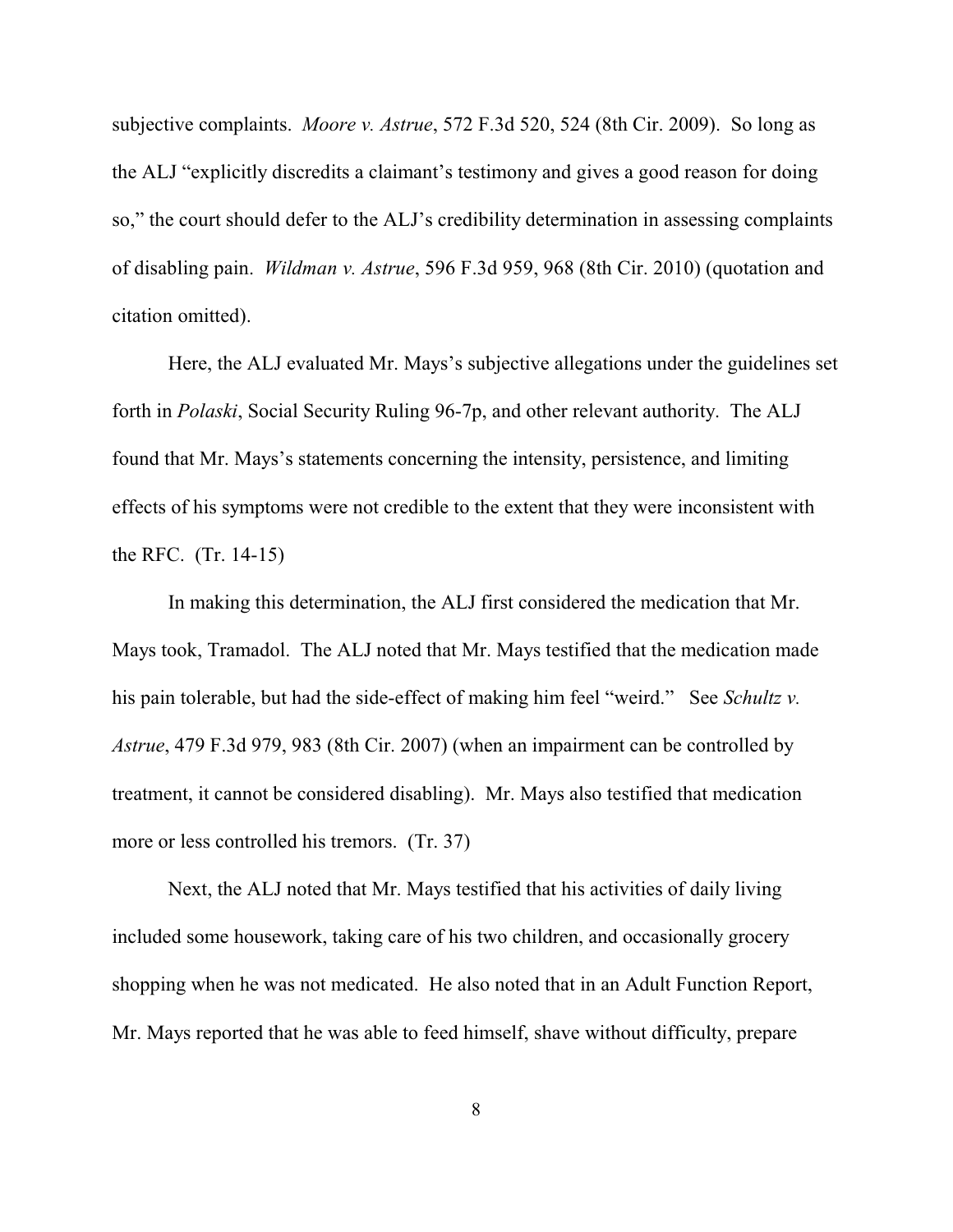meals, mow his lawn with a riding lawn mower, drive a car, go outside his home alone, pay bills, count change, handle a savings account, and use a checkbook. (Tr. 13)

The ALJ next considered the medical records. He discussed treatment records from Dr. House and Dr. Gruenwald. He noted that Mr. Mays's physicians had treated him conservatively with medication management and physical therapy, and that no physician had recommended additional surgery. (Tr. 14)

In his brief, Mr. Mays states that his "diagnosis is well established clinically and is consistent with his testimony regarding limitations and pain." Under the regulations, however, the ALJ must assess residual functional capacity by considering whether a claimant's pain causes limitation or restriction on what he can do in a work setting. 20 C.F.R.  $\S$  404.1545(a)(1), 416.945(a). A diagnosis does not end the inquiry.

Here, as the ALJ discussed, there is a lack of objective medical evidence to support Mr. Mays's complaints of disabling pain. Mr. Mays had not sought additional physical therapy or surgical intervention for his alleged pain since the months following his motorcycle accident. According to the medical records, from June, 2007, to November, 2008, Mr. Mays did not seek medication for pain. (Tr. 206) He had not been referred to a pain specialist. The ALJ may consider the lack of objective medical evidence as one factor when assessing credibility. See *Mouser v. Astrue*, 545 F.3d 634, 638 (8th Cir. 2008) (lack of objective medical evidence is relevant to credibility)*.*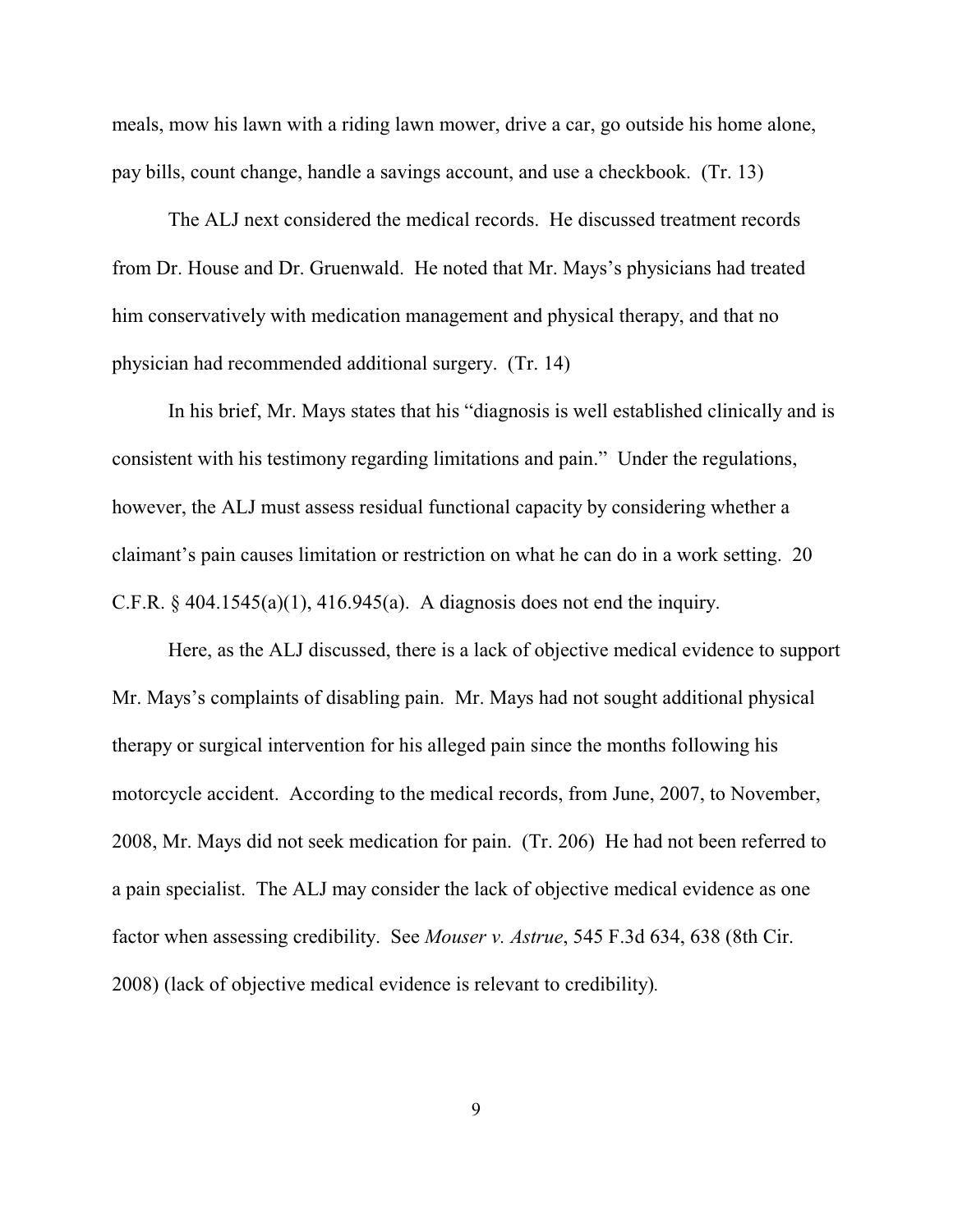Mr. Mays claims that the ALJ did not consider his work record. This argument fails for two reasons. First, the ALJ is not required to explicitly discuss each *Polaski* factor. *Goff v. Barnhart*, 421 F.3d 785, 791-92 (8th Cir. 2005) (quotation and citation omitted). Second, here the ALJ did discuss Mr. Mays's work record. In his opinion, the ALJ noted that Mr. Mays had worked as an army technician and testified that he had lost his job because he could not pass a physical examination. (Tr. 13) Additionally, at the hearing, the ALJ specifically noted Mr. Mays's work history. (Tr. 40)

Mr. Mays also claims the ALJ did not properly consider the third-party witness statements in the record. It is true that the ALJ did not specifically discuss the witness statements, but in his opinion, the ALJ stated repeatedly that in making his decision he had carefully considered all of the evidence in the entire record. (Tr. 9, 11, 12, 14) Further, an ALJ's failure to discuss a third-party witness statement is not the type of error that requires remand. See *Buckner v. Astrue*, 646 F.3d 549, 557 (8th Cir. 2011).

Finally, Mr. Mays claims that the ALJ erred by relying on activities of daily living as a basis for denying benefits. This argument lacks merit. Here, the ALJ considered Mr. Mays's activities of daily living, as he was required to do, as part of his credibility analysis. The record reflects that Mr. Mays took care of his two children and animals, took care of his own personal needs, sometimes cooked meals, could mow on the riding lawn mower, could drive a car, shopped for groceries, watched television, and visited with family and friends. (Tr. 123, 125-127) While Mr. Mays now claims that his